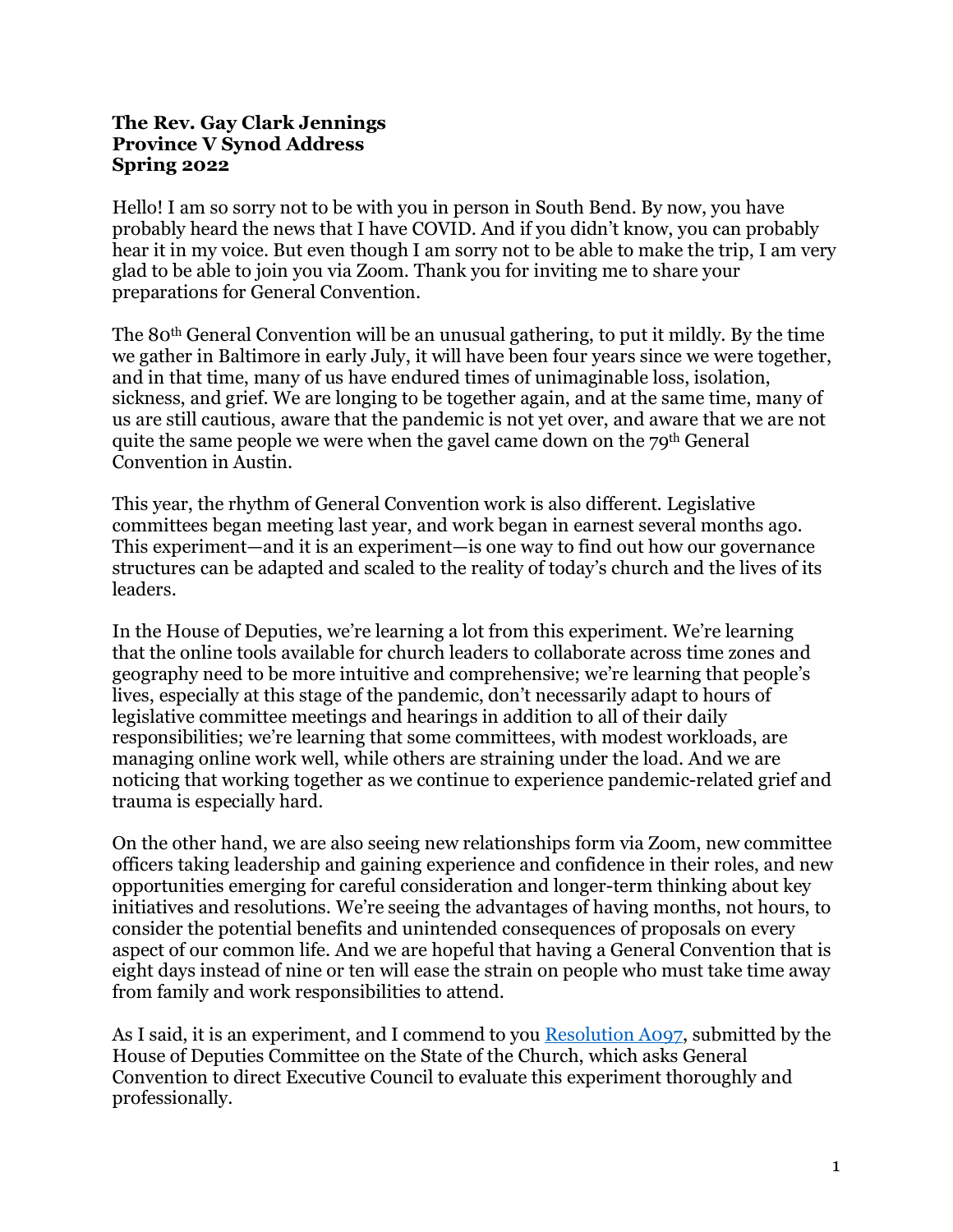Although we have begun the legislative work of General Convention in advance, there is still a great deal to do to prepare for our time in Baltimore. As you know if you read the letter I sent to deputies and alternate deputies yesterday, much of those preparations relate to holding General Convention in the time of COVID.

My office is fielding many questions from deputies about how we will protect ourselves and our hosts against COVID-19 at General Convention; how we will handle travel delays caused by the possible need to quarantine; what kind of access to testing and medical support we will have while we are on site; and how we will handle a possible large-scale outbreak.

My staff and advisors and I are committed to making sure that we have appropriate COVID-19 protocols are in place in the House of Deputies, and we are working hard to respond to changing conditions. If you have questions about how we will handle COVID-19 issues or need support in making decisions about your own plans, please email my office at contact@houseofdeputies.org--that's contact@houseofdeputies.org-and we will do whatever we can to help. I also hope that I will continue to hear from deputies and alternate deputies about what you are thinking about COVID and General Convention. It is helpful for me to be able to share with the Presiding Bishop and with the Joint Standing Committee on Planning and Arrangements what deputies are thinking and feeling about the pandemic and how it should affect our plans.

We all want to go about our lives normally, and many people are able to accept the risk of contracting COVID-19. It is surely the case that vaccines, boosters, and antiviral treatments have saved many lives, and I am very grateful that we have a vaccine requirement in place for General Convention.

But in the House of Deputies, we hear regularly from fully vaccinated people whose lives have been seriously compromised by long COVID; from people who live with and care for immunosuppressed people and children too young to be vaccinated; and from people whose age and health puts them at particular risk for serious infection, even after they are vaccinated and boosted. As we seek to follow Jesus in caring for the most vulnerable among us, I am committed to a House of Deputies that considers the needs and experiences of those who are most at-risk and values the voices of those who are not yet able to put COVID-19 behind them.

As we prepare for our time together in Baltimore, I am thinking about several key issues and events that I hope you will also think about and come prepared to discuss if you are a deputy or a bishop. Those items include:

• The elections of a new president and vice president of the House of Deputies. The canons specify that no person shall serve more than three consecutive terms as president or vice president, and since Vice President Byron Rushing and I are both now serving our third terms in office, there will be no incumbent running for reelection in either office. The next president of the House of Deputies will be elected, subject to the adoption of a special order of business by the House of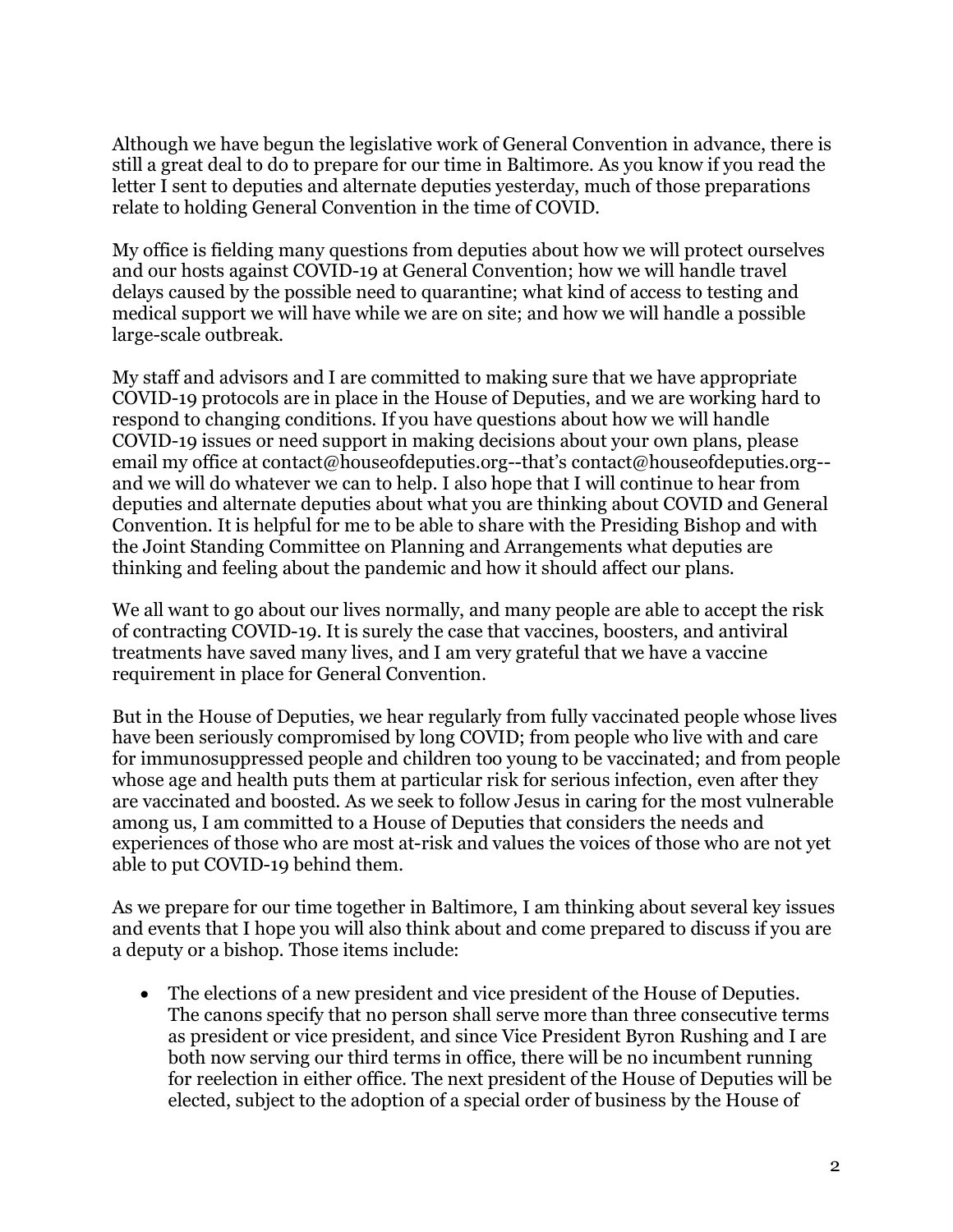Deputies, in the afternoon legislative session on July 11, and the vice president will be elected on the afternoon of July 13. Deputies, you can look for candidate profiles and news about online candidate forums in upcoming issues of the House of Deputies newsletter.

- There are several major initiatives that have come out of efforts in recent years to dismantle systemic racism and gender-based discrimination, harassment and abuse. In particular, I urge you to study the proposal of the Presiding Officers' Working Group on Truth-Telling, Reckoning and Healing to create an Episcopal Coalition for Racial Equity and Justice, and the Blue Book report of the Task Force to Develop Churchwide Family Leave Policies. These proposals, along with many others, seek to move our church closer to being an equitable and just place for everyone, and I am grateful for the leaders who have worked so tirelessly to develop them even during the pandemic.
- Another key issue that General Convention will consider are resolutions resulting from the work of Executive Council's Ad Hoc Committee on Indigenous Boarding Schools as well as the Presiding Officers' Working Group on Truth-Telling, Reckoning and Healing. I hope that many of you have found opportunities to listen to the stories and perspectives of Indigenous Episcopalians whose family members spent time in the residential boarding schools that sought to deprive<br>them of their cultures, languages, and families. If you have not vet had the them of their cultures, languages, and families. opportunity, I commend to you the videos of this year's Winter Talk meeting, held via Zoom. You can find the videos on the Indigenous Ministries website of The Episcopal Church.
- A few minutes ago, I mentioned one resolution proposed by the House of Deputies Committee on the State of the Church. I appointed this committee in 2018 to be an energetic think tank and incubator for adaptive thinking, innovative ideas, and fresh approaches to the church's leadership, organizational thinking, and common life, and I appointed only GenX and Millennial members. Province V's own Louisa McKellaston, three-time deputy from the Diocese of Chicago, is the vice-chair of this amazing group of leaders, and her work has been invaluable to helping all of us understand how our church can more fully participate in God's mission in these ever-changing times.

You can read all about the first part of the State of the Church committee's innovative work in their Blue Book report, but since that was submitted, they have been focusing on rethinking the way we understand and measure membership in the Episcopal Church.

Changes in denominational loyalty, broader cultural ideas about institutional membership, and changing worship practices mean that terms like "communicant in good standing" may no longer measure the full scope of congregational participation and ministry. They are proposing the creation of a Task Force to Re-envision Membership, and I hope you give it serious